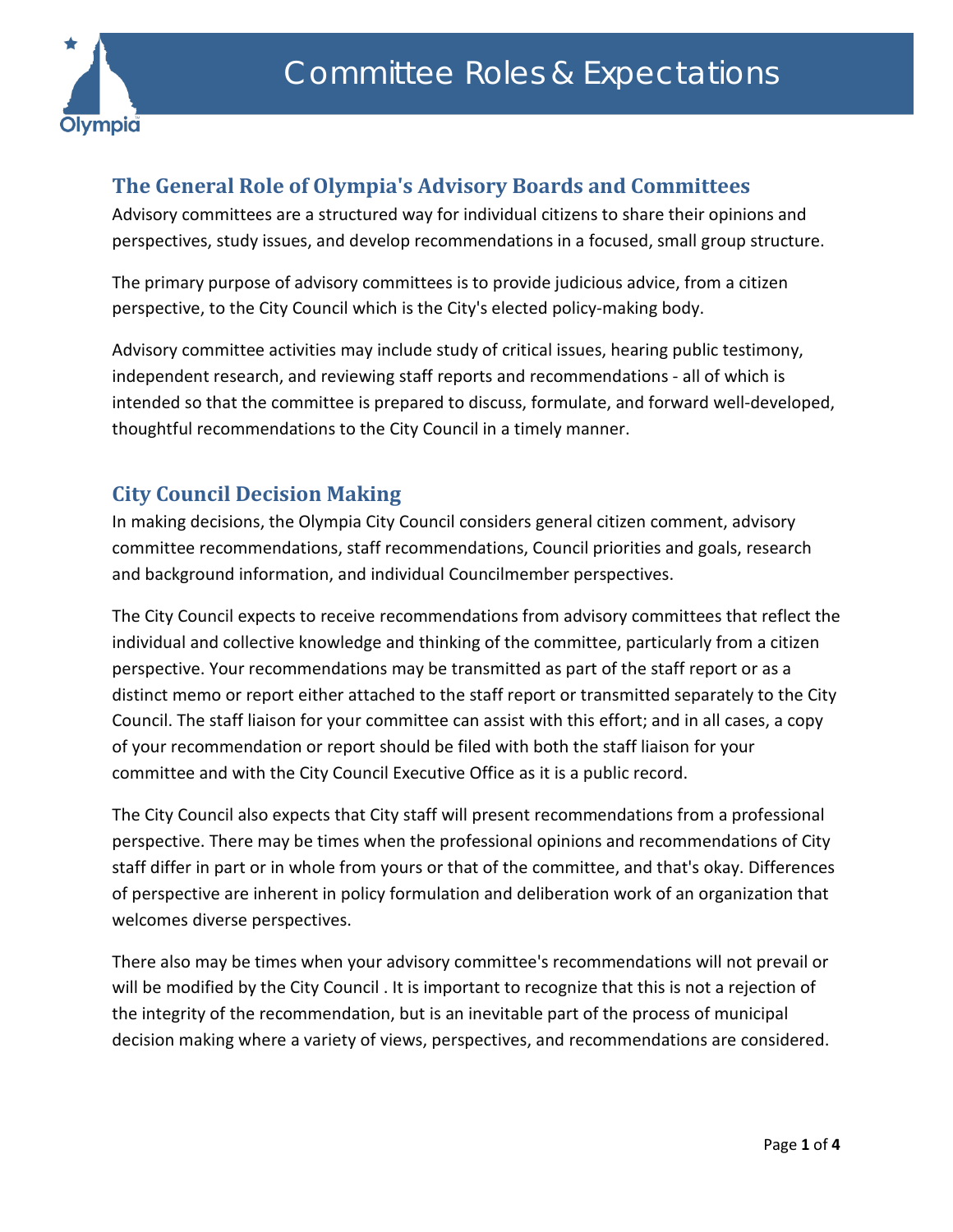## **Advisory Committee Work Plans**

Each Committee is expected to propose an annual work plan to the City Council for consideration early each year. In developing the work plans, committees are to consider:

- City Council established or adopted goals and priorities, including the City's Comprehensive Plan, annual Council goals, master plans, budget, and so on.
- Resource availability budget, staff support, committee member time.
- Departmental work priorities.
- Committee member knowledge, interest, and expertise.

The work plans are formally reviewed and adopted by the City Council. The Council has asked that when the plans are transmitted, each be accompanied by a letter from:

- The committee chair outlining the past year accomplishments and highlighting the top two proposed priorities;
- The respective department director or staff liaison addressing resource availability to accomplish the work items and relationship of the proposed items to planned departmental activities for the year.

During its review, the City Council may change or modify a committee's proposed work plan so that it reflects Council priorities, available resources, and emerging issues. Once adopted by City Council, the work plan serves as the basis for a committee's focus and effort during the year, although the Council may, from time-to-time, refer other issues to the committee during the course of a year.

## **Expectations for Advisory Committee Members**

The Council's General Government Committee has adopted general Rules of Procedure for Olympia's advisory committees/commissions.

It is expected that:

- All advisory board and committee meetings are to be conducted in public session and noticed in accordance with State law, unless otherwise advised by Olympia's City Attorney.
- Individual committee members and the collective group will be fair, impartial and respectful of the public, staff, and each other.
- Committee members will respect the limitations of their individual and collective authority. The role of the committee is to advise the City Council and/or staff. Please keep in mind that committee appointment does not empower you to make final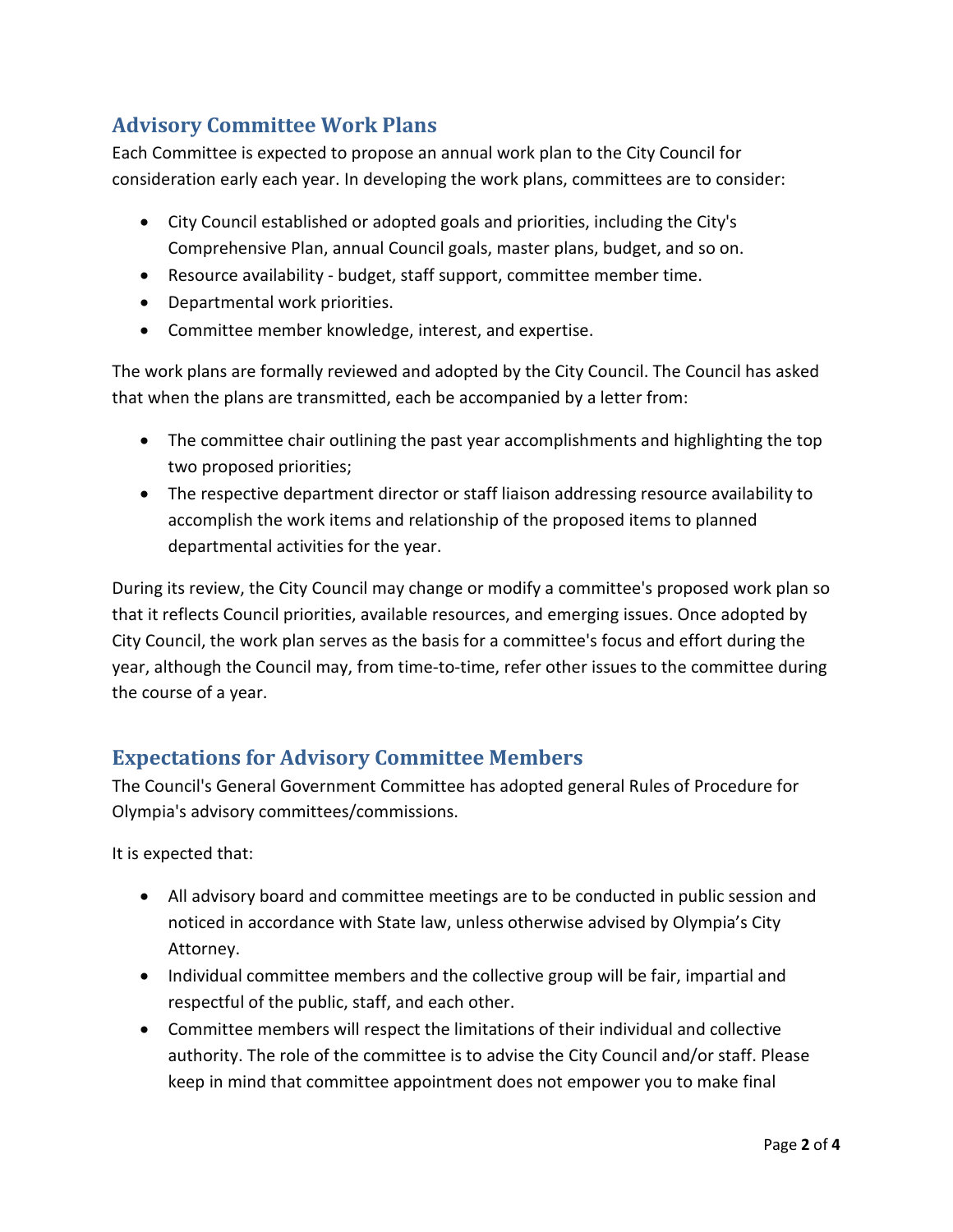decisions, unless authorized by State law or the group's enabling ordinance, or to supervise staff.

- Members will strive to appreciate differences in approach and point of view, whether from each other, the community, the City Council, or staff.
- Each member will participate in the group's discussions and work assignments, without dominating the discussion or activity of the committee.
- The committee chair will ensure that all members have a fair, balanced and respectful opportunity to share their knowledge and perspectives.
- The committee will attempt to reach consensus on issues. If consensus is not possible, strong differing opinions such as "minority" opinions should be recorded and acknowledged in the committee's report to the City Council.
- There are "no surprises" from the Committee either in the nature of the work being undertaken by the committee or the method and timing for conveyance of recommendations to the City Council. The staff liaison fulfills an important role in assisting the committee in this regard.

Please be careful to not deliberate about Committee work and issues via e-mail or in unnoticed "side meetings or gatherings" as these actions may be in violation of open meeting laws. The City attorney is available to consult with or provide advice to committees in this regard and on any other legal issue.

# **Required Open Government Training**

All Olympia elected and appointed officials including advisory committee/commission members) are required to receive Open Government Training within 90 days of appointment and a refresher training every 4 years. Each committee's staff liaison will work with new members to schedule the training.

#### **Staff Liaisons**

Each Olympia advisory board, commission, or committee has an assigned staff liaison. In addition, the City's Communication Manager serves as a general liaison with the committees on behalf of the City Council and the City Manager.

The word liaison is used deliberately by the City to describe the nature of the staff role in relation to the committee, instead of the phrase "committee staff." A liaison is defined as "one who maintains communication."